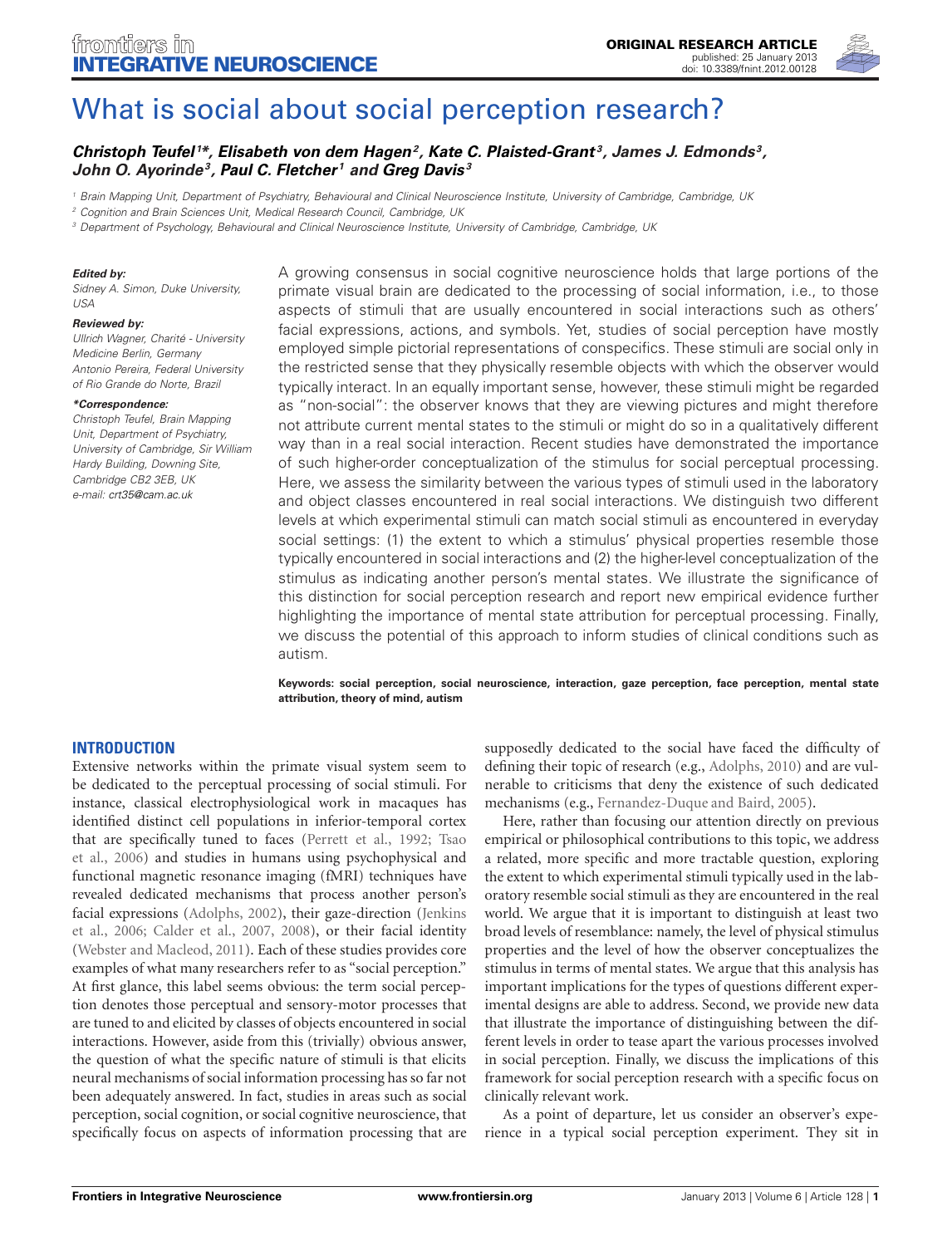a dark room performing a repetitive, pared-down task, pressing buttons in response to monochromatic, cropped images of socially-relevant stimulus features such as another's angry facial expressions, each presented on a monitor for a few hundred milliseconds. This type of experiment conventionally serves as a working model of human perception of others' angry faces in everyday viewing. However, with such a constrained set of stimuli, it can of course do so only to a limited degree. To illustrate, consider, by way of contrast with the imagined experiment, a heated exchange with a boss, colleague, or partner, in which you assessed the escalation of the situation in part by closely observing their increasingly angry facial expressions. Some aspects are shared between the two scenarios, and looking at a picture of an angry face presented on a screen likely recruits some the same perceptual mechanisms that viewing the angry face of a person *live* does. In both instances the observer has to perform a discrimination on the basis of subtle differences in canonical stimulus configurations. However, in a different sense the two scenarios bear little relation to one another.

First, there are clear *physical* differences between the stimuli: in everyday viewing, facial expressions dynamically change, they are embedded within the rich context of another's bodily actions and speech prosody, and cues from multiple information sources often indicate the same dimension of interest. These differences do need addressing—and partly have been started to be addressed—in social cognitive neuroscience, but they are not our key focus here. For the purposes of this analysis, we shall leave aside the clear physical differences between the stimuli. Rather, we address those differences that are not directly and locally stimulus-bound. In particular, the observer's knowledge that the other person is physically present likely engages perception in fundamentally different ways to the simple observation of a picture or movie in an experiment. It is these latter differences that make experimental "social" stimuli such as picture of a face in some important sense "non-social" as we will discuss in more detail below.

Social perception research has largely avoided tackling the difficult challenge of describing the different ways in which experimental stimuli can resemble real social stimuli. Yet, if its goal is to understand the perceptual information processes taking place when people interact with others rather than when they look at briefly presented pictures of other people, confronting this issue can no longer be postponed. Given the drastic differences in stimulus properties and in the deeper social dimension between most stimuli used in the laboratory and those existing in the real world, the assumption that the former directly correspond to any subset of the latter might be invalid. Simple images are undoubtedly a useful tool in face and body perception research, identifying those parts of the human visual system tuned to perceptual processing of socially-relevant stimulus features. However, experiments employing such stimuli address only certain aspects of what the visual system is faced with in everyday life and can at best provide a frame of reference from which to study real-world social interactions. It therefore seems crucial to develop a framework that allows for the evaluation of the types of perceptual information processing that can be studied with different types of stimuli. As a starting point for the development of such a framework, we

believe that it is heuristically useful to distinguish between at least two different levels at which social stimuli can be conceptualized. These levels are linked by complex dependencies and interactions, and are directly related to different levels of information processing.

At the most fundamental level, other people are physical objects and information processing mechanisms should apply to their external spatiotemporal features in similar ways as to inanimate objects. Moreover, some social stimuli are distinguished from other object classes by specific canonical spatiotemporal configurations and may be processed in a manner accorded only to such social stimuli. Prime examples are faces or biological motion. These stimuli are social in the sense that we typically encounter their spatiotemporal properties only in social interactions. Translating this to the laboratory, at this level, experimental stimuli such as a picture of a face are conceptualized as "social" due their physical stimulus features, that resemble those with which an observer would typically interact. With certain caveats, pictures, animations, or videos are appropriate stimuli for studies interested in social perception at this level.

However, on a second level, stimuli as encountered in real social interactions differ fundamentally from those typically used in the laboratory by the fact that they are indicators of other peoples' mental states. Another person's smile is not just a change in the configuration of the spatiotemporal properties of the stimulus but indicates a deeper underlying social dimension, namely, the other's mental or emotional state. The use of such perceptual properties to attribute mental states to others is termed theory of mind (ToM; [Adolphs](#page-7-6), [2009;](#page-7-6) [Apperly, 2011\)](#page-7-7). Conventionally, studies address how social stimuli trigger ToM processes in a botto[m–up manner](#page-8-3) [\(Frith and Frith](#page-7-8)[,](#page-8-3) [2003](#page-7-8)[;](#page-8-3) Nummenmaa and Calder, [2009](#page-8-3)) However, a pervasive problem for the interpretation of many of these studies arises from the fact that almost all of these experiments employ pictures, static animations or, at best, videos of faces and people as stimuli. Such stimuli are appropriate for testing social perception at the level of perceptual stimulus properties, but the degree to which they can trigger other socio-cognitive processes involved in real-life interactions is unclear. Whereas static pictures may often trigger some cognitive processes similar to ToM, there are obvious problems involved in equating looking at a picture or video with looking at a real person. When watching Tom Cruise on TV, the stimulus does not elicit embarrassment because a celebrity is present and you are sitting in your living room in your pajamas. As an observer you know and in some sense *perceive* that pictures and animations presented in an experiment, or even filmed actors, are, currently, objects that cannot see, feel or think. When using such stimuli in the laboratory, it is important to realize that they differ substantially from social stimuli encountered in everyday social interactions and represent, at best, ambiguous targets for mentalstate attribution. This notion is supported by a small, but growing number of studies, some of which are reviewed below, that indicate that looking at a real person or at a stimulus the observer believes to be a real person can trigger qualitatively different information processing than observing pictures, animations, and videos of other people [\(Wohlschläger et al.](#page-8-4), [2003a](#page-8-4)[,b;](#page-8-5) [Teufel et al.,](#page-8-6) [2009](#page-8-6), [2010a](#page-8-7)[,b;](#page-8-8) [Pönkänen et al.](#page-8-9), [2011;](#page-8-9) [Moore et al., in press](#page-7-9)).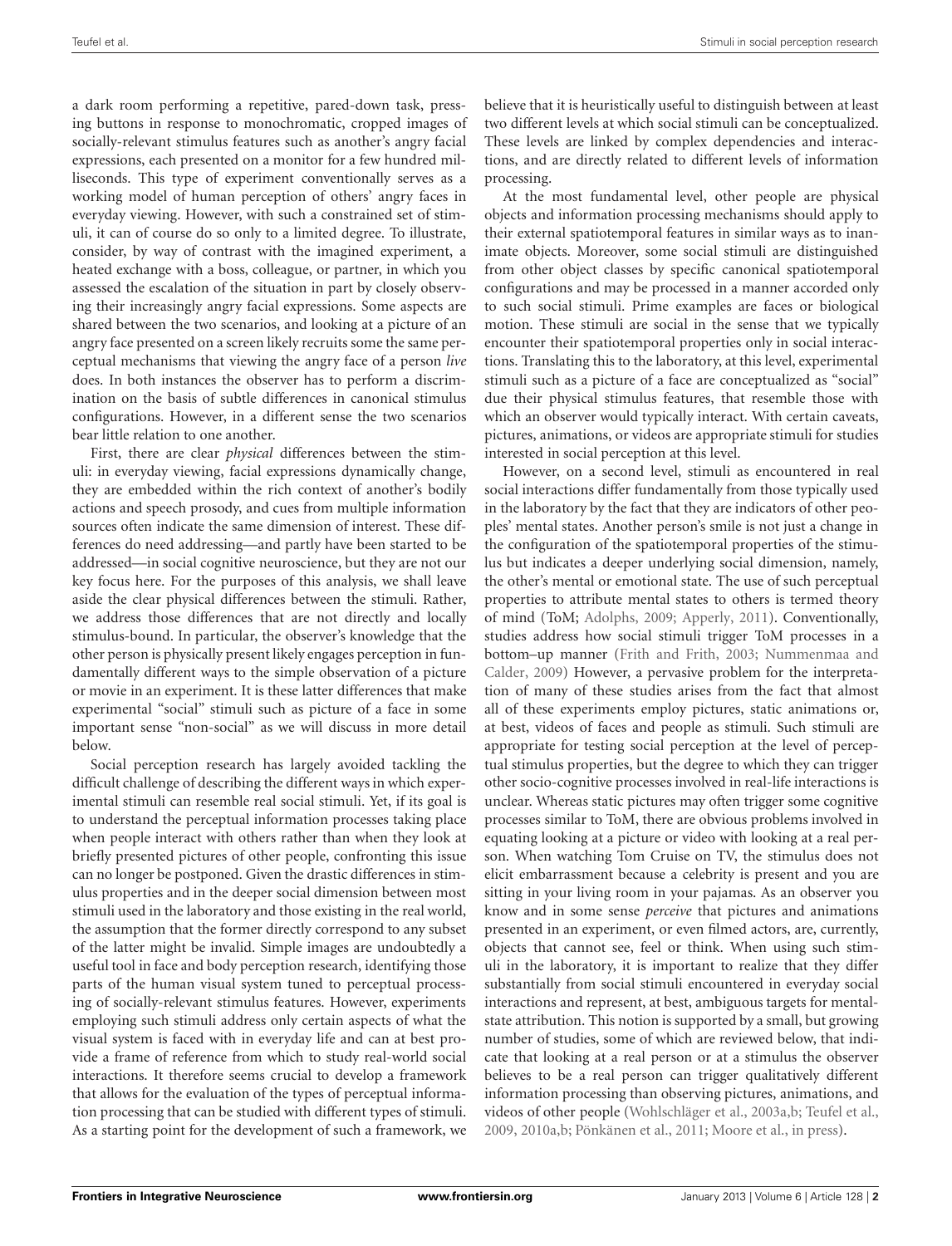A related difficulty in interpreting social perception studies arises from the fact that many experimental designs confound the two levels in a more subtle way. To illustrate, at a mental-state level, a person with open eyes can see and a person with closed eyes cannot. Human observers tend to interpret such stimuli purely in terms of the underlying mental states. Logically, however, equating open and closed eyes with the ability or inability to see is confounding the mental state itself with its possible, but not necessary, external manifestation. For instance, a blind person with open eyes cannot see, a person can smile without being happy, or cry without being sad; the observer's knowledge of the observed individual may serve to disambiguate these percepts. Accordingly, it is important to distinguish the mental state from the observable behavior that communicates it, not only logically, but also empirically in experiments. Conventional studies, using images or movies in limited semantic contexts, cannot do so. In other words, when using such stimuli to study social perception it is impossible to determine whether the perceptual differences or the different mental states indicated by the perceptual differences are responsible for differential processing.

We recently developed a novel experimental paradigm that has the potential to disentangle the two levels described above. This approach has been successfully employed to study gazeand action-perception as well as closely related sensory-motor processes such as automatic gaze-following [\(Teufel et al., 2009,](#page-8-6) [2010a](#page-8-7)[,b;](#page-8-8) [Moore et al.](#page-7-9), [in press\)](#page-7-9). To illustrate this methodology, let us consider a study that applied this approach to study gazeadaptation. Following extended exposure to a stimulus, many neural mechanisms coding the properties of that stimulus become less responsive. This adaptation biases the responses of populations of neurons recruited to perceive subsequently presented stimuli, and thereby leads to specific and measurable distortions of perception [\(Frisby](#page-7-10), [1979;](#page-7-10) [Webster, 2011](#page-8-10)). These "aftereffects" of adaptation can thus be used to probe the representational and functional structure underlying perception. Importantly, they are not only seen in relation to low-level visual properties such as orientation and direction of movement but also in high-level social perception of faces and facial gestures [\(Thompson and Burr,](#page-8-11) [2009](#page-8-11); [Webster and Macleod](#page-8-2), [2011\)](#page-8-2).

In the gaze-adaptation paradigm developed by Calder and colleagues [\(Jenkins et al., 2006;](#page-7-1) [Calder et al., 2008](#page-7-3)), observers are exposed to pictures of faces gazing in a specific direction. Subsequent to this adaptation, the observers' perception of other people's gaze direction is biased toward the opposite side. In other words, adaptation to leftward gazing faces leads to a subsequent bias in gaze-perception to the right and adaptation to rightward gaze leads to a subsequent leftward bias. These gazedirection aftereffects indicate the existence of distinct populations of neurons in the human brain that are specifically tuned to different gaze-directions. Moreover, a recent study combining adaptation and fMRI localized these neurons in the human STS [\(Calder et al., 2007\)](#page-7-2), lending support to the notion that the processes demonstrated with the gaze-adaptation paradigm are akin to those shown in single-unit recordings employed in macaques [\(Perrett et al., 1992](#page-8-0)).

In order to disentangle a purported role of ToM in gaze-perception from contributions of lower-level perceptual processes, we recently modified this paradigm in various ways [\(Teufel et al., 2009\)](#page-8-6). First, the static pictures of previous studies were exchanged for short video clips of two people; one was used as the adaptor (i.e., the stimulus to which the observer adapted) who was looking either to the right or left, and the second person was used as the test stimulus. An elaborate deception procedure convinced observers that these clips showed real people on-line via a live camera-link to an adjoining room similar to video conferencing. Moreover, the specific mental states that observers attributed to the person used as the adaptor stimulus were directly manipulated by the use of two pairs of goggles. The lenses of these goggles were highly mirrored and therefore appeared identical from the perspective of an onlooker. From the perspective of the person wearing them, however, one was transparent so that the person could see and the other was opaque, thus blindfolding the wearer [\(Novey](#page-8-12), [1975;](#page-8-12) [Heyes](#page-7-11), [1998\)](#page-7-11). Prior to the experiment, observers experienced these visual properties for themselves, so that when they saw another person wearing them, one pair signaled that the other could see and the second pair signaled that the other could not see. Observers were adapted to short video clips of a person looking in a specific direction, believing that this pre-recorded video showed—via a live camera-link to the next room—a real person who was either able or unable to see. Gaze-direction aftereffects were subsequently measured by the observer's bias in perceiving another person's eye-orientation. Note that across observers, bottom–up sensory input was identical between conditions in this design; the only aspect that changed was the observer's belief of the adaptor's ability to see. The results of this study effectively reduce to two basic findings. First, significant aftereffects were found in both conditions. Second, aftereffects were significantly larger when observers believed that the person they adapted to was able to see than when they believed this person was unable to see through their (opaque) goggles.

According to our analysis in the previous sections, the stimuli used in this experiment resemble social stimuli as encountered in a real social interaction in two different ways: first, the stimulus configuration of a face looking to the left or right resembles perceptual properties as encountered in everyday social settings and should trigger information processing of mechanisms tuned to these properties. Second, independent of perceptual properties, the stimulus has a deeper social dimension in that the observer has beliefs regarding the other's ability to see or not see. We hypothesize that the two different aspects of the results map onto these different stimulus levels and the respective types of information processing. Recall that adaptation effects were found in both conditions. We argue that the first finding is a result of processes in the visual system that are specifically tuned to the perceptual properties of another person's gaze direction [\(Jenkins and Langton](#page-7-12), [2003](#page-7-12); [Calder et al.](#page-7-2), [2007](#page-7-2), [2008](#page-7-3)). In addition to these processes, which are most likely shared with nonhuman primates and possibly other social mammals, humans possess an information processing system that prioritizes perceptual information on the basis of its social relevance. This is reflected in the modulatory effects that mental-state attribution exerted on gaze-processing. Note that only the use of an innovative procedure such as the one we employed allowed us to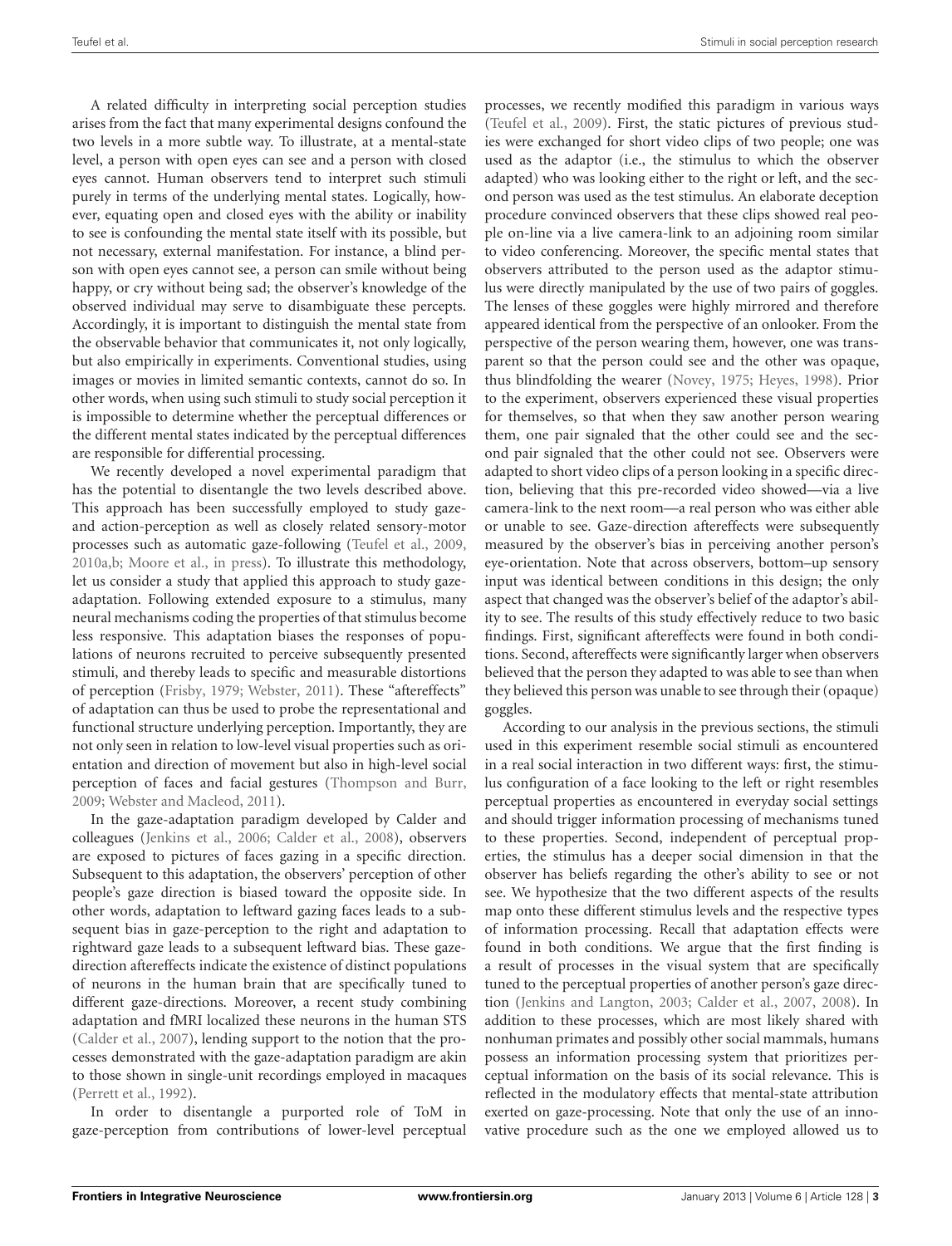demonstrate the difference between these two types of information processing.

In order to further support our hypothesis regarding the importance of appropriate stimulus qualities to tease apart the various levels of information processing in social perception, we conducted an experiment with a procedure identical to the previous study except that we informed observers about the fact that they watched videos rather than convincing them that they watched a real person. They were asked to keep in mind that at the time of filming the videos, the person they adapted to was either able or unable to see dependent on the glasses they were wearing. Based on the assumption that social information processing at the level of stimulus properties is indifferent to the high-level conceptualization of the perceptual situation the observer is faced with, we predicted that gaze-direction aftereffects should be seen in both conditions. Furthermore, if information processing at the level of mentalstate attribution is sensitive to whether the observer believes they are watching a video or a real person, by contrast to our previous study, we expected the adaptation effects not to be modulated by the condition. Comparing the current findings to a re-analysis of our previous findings, we should find a significant interaction between the two experiments and the two conditions.

## **MATERIALS AND METHODS**

The materials and methods used in this study were identical to those in Experiment 2 of a previous study conducted by the authors [\(Teufel et al., 2009](#page-8-6)) except for two aspects. First, in the current study, no deception procedure was employed; observers thus knew they watched videos rather than believing they interacted with a real person. Second, two novel experimenters ran the experiments.

### **OBSERVERS**

Fifty-six healthy observers with normal or corrected-to-normal vision completed the experiment. Observers were between 18 and 25 years old; the sample was roughly balanced with respect to gender. Given that we did not intend to analyse effects of age and gender, more specific information was not retained. Observers gave written consent, received payment and were fully debriefed after completion of the experiment. The study was approved by the local ethics committee.

### **APPARATUS AND MATERIALS**

As described in more detail in a previous paper [\(Teufel et al.,](#page-8-6) [2009](#page-8-6)), we used two different pairs of goggles. One pair, either with a blue or yellow frame, was transparent from the perspective of the person wearing the goggles so that they could see through the goggles; the second pair, with a blue or yellow frame color to distinguish it from the first pair, was completely opaque, thus blindfolding the wearer. Both pairs had highly mirrored lenses that appeared identical from the perspective of an onlooker, similar to highly mirrored sunglasses. Observers received first-person experience of the translucent or light-blocking properties of these goggles prior to the experiment. When they saw another person wearing the goggles, one pair therefore, signaled that the other could see and the other pair indicated that the other person was not able to see.

# **STIMULI**

The stimuli used in this experiment are described in more detail in a previous paper [\(Teufel et al., 2009\)](#page-8-6). All video images subtended 20◦ horizontally by 16.2◦ vertically of visual angle and were presented in the center of a Sony Trinitron Multiscan E530 screen using an Apple Mac Mini Computer running PsyScope-X software. By contrast to our previous study, interstimulus and intertrial intervals just showed a blank screen with a fixation cross.

The video-sequences used as adaptation and top–up adaptation stimuli showed a head and shoulders view of a male adaptation model, wearing mirrored goggles and with the head rotated 25◦ to the left or right with the shoulders in frontal view (**[Figure 1](#page-4-0)**). Each adaptation and top–up adaptation stimulus consisted of a new video sequence. Most clips were highly similar but on a few the adaptation model moved in a specific way (cheek scratching, coughing etc.).

The test stimuli consisted of a head and shoulders view of a male model with the head pointing straight ahead and the eyes averted 5◦ to the left, straight or 5◦ to the right (**[Figure 1](#page-4-0)**). We used 10 different videos of each of the different gaze-directions and the same 30 stimuli were used in all sessions. All test stimuli were highly similar.

## **PROCEDURE**

Each observer participated in two conditions: A "Seeing" condition, in which the adaptation model wore the goggles that the observer had previously experienced as transparent and a "Non-Seeing" condition, in which the adaptor wore the opaque goggles. The order of conditions and the color of the goggles were counterbalanced across observers. Within each condition, we used a paradigm with an adaptation phase prior to a post-adaptation acuity phase. Each adaptation phase consisted of 24 trials in which the adaptation videos were shown in random order. Each clip was presented for 4000 ms with a blank screen for 1000 ms between clips (**[Figure 1](#page-4-0)**). The observers were instructed to attend to the person on the screen and to keep in mind that, at the time of shooting the videos, the person was or was not able to see depending on the goggles they were wearing. As in our previous study, no further clarifications as to what the person in the videos was looking at were given. On half of the adaptation trials an asterisk appeared 400 ms after the start of the video in one of 12 different locations distributed over the eye region of the adaptor's face for 200 ms. Observers were instructed to press the space-bar as quickly as possible in response to the appearance of this asterisk. Response time measurements allowed us to estimate the amount of attention allocated to the face shown in the videos in the Seeing compared to the Non-Seeing condition. In total, each observer participated in four adaptation phases: one adaptation phase in which the adaptation model on the screen was turned to the left and one in which they were turned to the right in both the Seeing and the Non-Seeing condition.

A post-adaptation acuity test directly followed each adaptation phase. Each trial comprised of a top–up adaptation video in which the adaptation model was shown turned in the same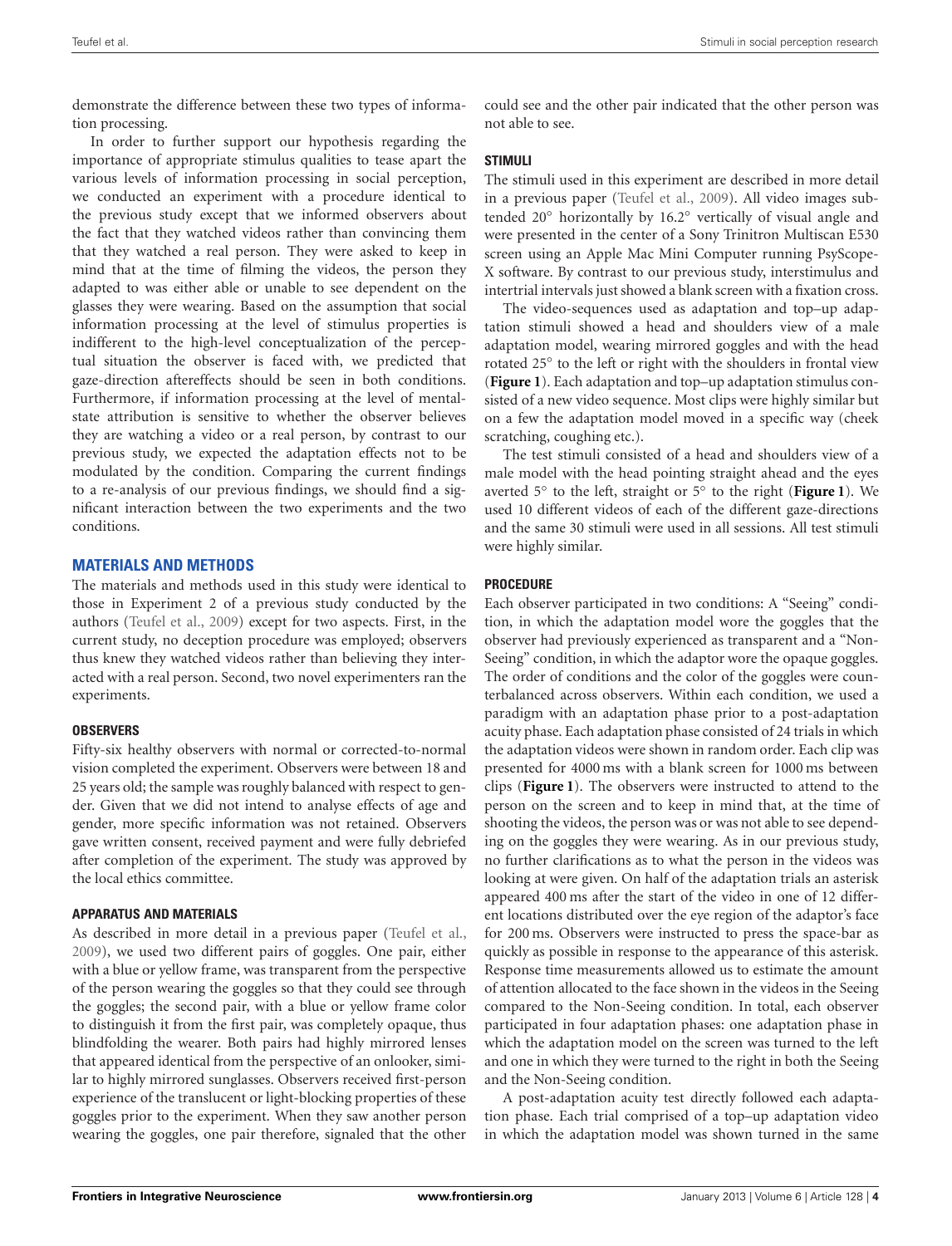

<span id="page-4-0"></span>direction and wearing the same goggles as during the previous adaptation phase, followed by an interstimulus interval (ISI; 500 ms) and by a test stimulus (showing the test model facing straight on and gazing either 5◦ to the left, straight ahead or 5◦ to the right; **[Figure 1](#page-4-0)**). Chosen randomly, 10 trials were left trials, 10 were straight trials and the remaining 10 were right trials. The observers were instructed to indicate the gaze-direction, left, direct, or right by pressing the respective buttons 1, 2, or 3 on the keyboard.

A training phase prior to the first adaptation phase in both conditions was used to ensure that participants were able to perceive the different gaze-directions shown in the test stimuli. This phase was identical to the post-adaptation acuity without the presentation of any top–up adaptation stimuli. Similar to our previous study, we excluded three observers whose performance was more than two standard deviations below the group in the training session (less than 54% correct), assuming that this low performance indicated general problems in judging gazedirection. Average acuity rates and standard deviation of the remaining 53 observers in the two training sessions were 83% (range  $\pm$  12%). Further details of the experimental procedure can be found in [\(Teufel et al.](#page-8-6), [2009\)](#page-8-6).

### **ANALYSIS**

Following [Teufel et al.](#page-8-6) [\(2009\)](#page-8-6), we calculated an overall adaptation score by assigning a 1 to left-responses, 0 to straight-responses and −1 to right-responses. These scores were summed within

the test phase of each condition (separately for Seeing and Non-Seeing conditions and for adaptation to leftward gaze vs. rightward gaze), yielding a measure of mean gaze-direction judgment. The greater the tendency to perceive gaze-direction as rightward, the more negative this overall bias score was, and the more gaze was perceived as leftward, the more positive it was. These composite scores were analysed using a  $2 \times 2$  repeated-measures ANOVA with factors of Condition (Seeing or Non-Seeing) and Adaptation Side (Left and Right). A note of caution in interpreting these results was necessary in that the residuals violated normality assumptions (Shapiro-Wilks Tests *p <* 0*.*05). Although we were confident that our large effective sample size meant that the analysis should be robust to them, we conducted a non-parametric equivalent to this analysis by directly calculating aftereffects separately for Seeing and Non-Seeing Conditions achieved by subtracting the composite score for the Right from the Left adaptation condition in each case. These aftereffects were then compared for Seeing vs. Non-Seeing conditions using a Wilcoxon test.

To set this result in context, we planned to re-analyse data from our previous study [\(Teufel et al.](#page-8-6), [2009\)](#page-8-6) and directly compare those aftereffects to the ones calculated for the current study. We were specifically interested in comparing the modulatory effect of mental-state attribution on gaze-direction aftereffects when participants believed they were viewing a "live" person with current mental states (our previous study) vs. when they knew they were watching videos (the current study). Given that there was a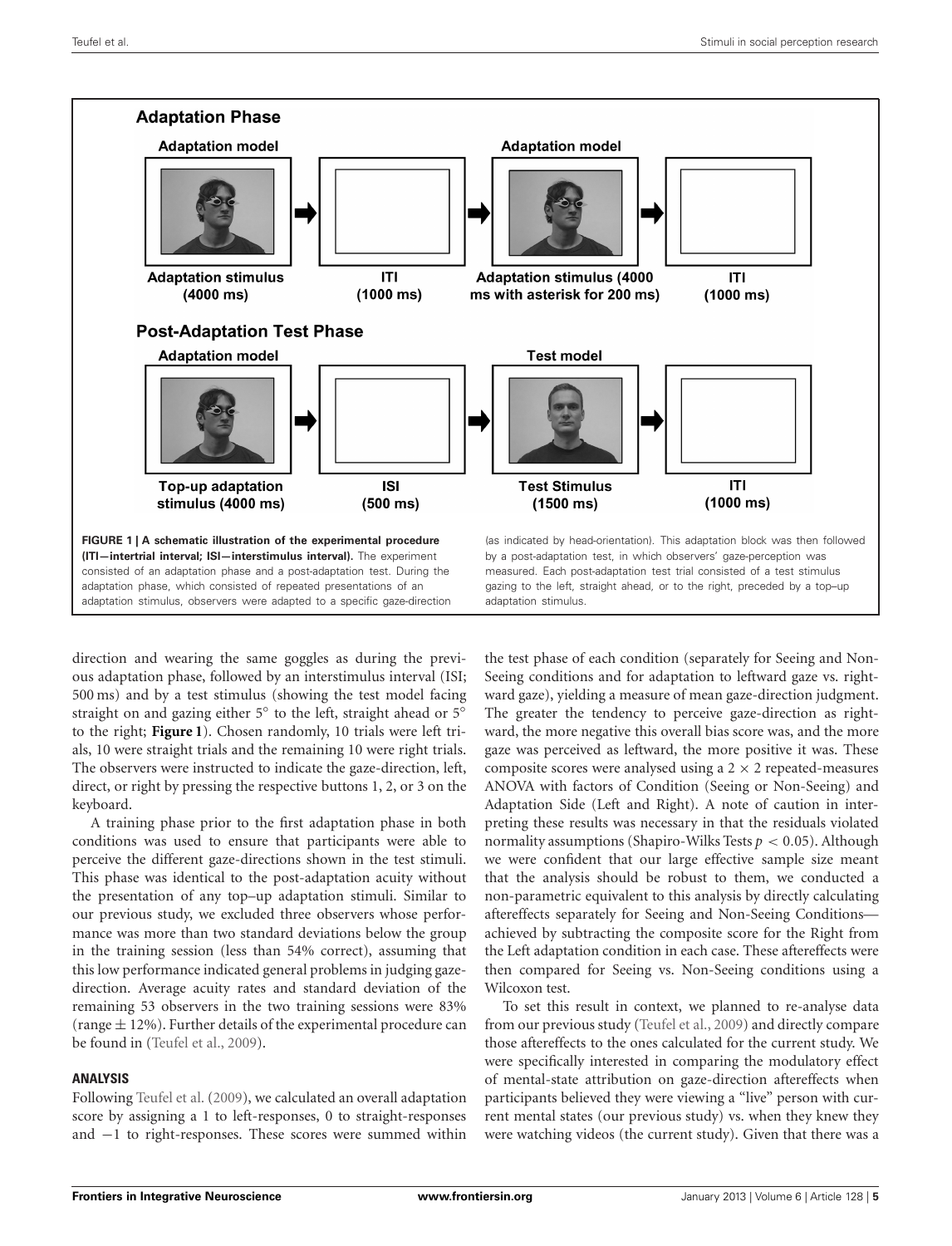considerable difference in sample size between the two studies (16 vs. 56) that would exacerbate the effects of a marginally significant violation of homogeneity of variance (Levene's test: *p <* 0*.*05 for both Seeing and Non-Seeing levels of the factor Condition) and the non-normality of the resulting residuals (Shapiro Wilks tests *p <* 0*.*05), it was obvious that a mixed-ANOVA design might not be reliable. Accordingly, for that analysis, we subtracted the aftereffects for the Non-Seeing condition from those of the Seeing condition to serve as an index of the influence of Condition (Seeing vs. Non-Seeing) on the effects of adaptation: positive scores would indicate larger effects of adaptation in the Seeing than the Non-Seeing condition as had previously been found [\(Teufel et al.](#page-8-6), [2009](#page-8-6)). We performed this calculation on the scores for the current study and the previous study and then compared them using a Mann-Whitney *U*-test.

## **RESULTS**

Mean gaze-direction aftereffects are plotted in **[Figure 2](#page-5-0)**, separately for the current study (left panel) and our previous study (right panel; [Teufel et al., 2009\)](#page-8-6). As is clear from viewing the figure, there were robust gaze-direction aftereffects in the current experiment that seemed not to be modulated by the condition. A repeated-measures ANOVA [Condition (Seeing vs. Non-Seeing)  $\times$  Adaptation-Side (Left vs. Right)] confirmed this impression: there was a significant main effect of Adaptation-Side  $[F_{(1, 52)} = 50.19, p < 0.001]$  but no main effect of Condition  $[F(1, 52) = 1.45, n.s.]$  and no Condition  $\times$  Adaptation-Side interaction  $[F_{(1, 52)} = 1.69$ , n.s.]. However, as described above, the residuals from that analysis were not normally distributed and transformations did not resolve this problem. Accordingly, we



<span id="page-5-0"></span>**FIGURE 2 | Gaze-direction aftereffects in the Seeing and Non-Seeing condition.** The left panel shows the results of the current study (without deception); in the panel on the right, results from the second experiment of our previous study (with deception; [Teufel et al.](#page-8-6), [2009\)](#page-8-6) are re-plotted for comparison purposes. Aftereffects were calculated by subtracting the judgment scores for the rightward adaptation from the leftward adaptation conditions. Larger gaze-direction aftereffects indicate a larger difference in the influence of adaptation on subsequent gaze-direction perception between the rightward vs. the leftward adaptation conditions.

subtracted scores in leftward adaptation from rightward adaptation scores in each condition to provide an index of aftereffect magnitude and compared these in the Seeing vs. Non-Seeing conditions using a Wilcoxon test; this yielded a virtually identical result to the ANOVA, bolstering our conclusions from that first analysis  $(Z = -1.3, p = 0.19)$ . The RT data did not differ significantly in the two conditions (380 ms vs. 369 ms for Seeing and Non-Seeing conditions, respectively,  $t_{(52)} = 1.793$ ,  $p > 0.05$ ).

When we compared the magnitude of the adaptation effects in each condition to the data from [Teufel et al.](#page-8-6) [\(2009\)](#page-8-6) a different pattern of results emerges in the two studies. Statistical analysis of these data indicated that the condition (Seeing vs. Non-Seeing) had a significantly different influence on gaze-adaptation in the two studies ( $U = 280$ ,  $p < 0.05$ ). Indeed, the evidence from the current sample was that, by contrast to our previous experiments, condition had no effect on gaze-adaptation. The differences in RT between the Seeing and the Non-Seeing conditions was not significantly different in the two experiments ( $U = 363$ , n.s.).

# **DISCUSSION**

In the current article, we put forward a framework that addresses the extent to which stimuli employed in conventional social perception experiments address the crucial dimensions observers encounter in social interactions in the real world. We argue that, at the most basic level, it is important to distinguish between (1) the spatiotemporal properties that set apart certain social stimuli such as faces or biological motion from other object classes, and (2) the deeper social dimension that is characteristic of stimuli in real-life social interaction because they indicate other people's mental states. Moreover, we support this account with empirical data from an experiment in which we employed a modified version of the gaze-adaptation paradigm [\(Teufel et al., 2009\)](#page-8-6). In combination with our previous findings, the results of this experiment indicate that whereas conventional stimuli can be used to study the functional organization of those parts of the visual system that are particularly tuned to socially-relevant spatiotemporal stimulus characteristics, they are not well-suited to address processes in social perception that are sensitive to higher-level conceptualizations of those stimuli in terms of the underlying mental states. We demonstrate aftereffects in gaze perception after extended exposure to a specific gaze direction, indicating adaptation of specific populations of neurons tuned to the adaptor's direction of gaze. Yet, despite using identical stimuli as a previous study [\(Teufel et al., 2009\)](#page-8-6) we found no indication of a modulatory effect on gaze-direction aftereffects by attributed mental states. This is most likely due to the fact that observers knew they were watching videos of other people rather than believing that they interacted with a real person as in our previous study. In the remainder of this article, we discuss these findings as well as potential implications of our framework for social perception research more generally.

On the one hand, the finding that no modulatory effects of mental-state attribution were evident when observers knew they were watching videos ties in nicely with previous findings. To our knowledge, there are no other studies that directly scrutinize the role of (believed) presence or absence of another person for ToM processes in social perception similar to the current study.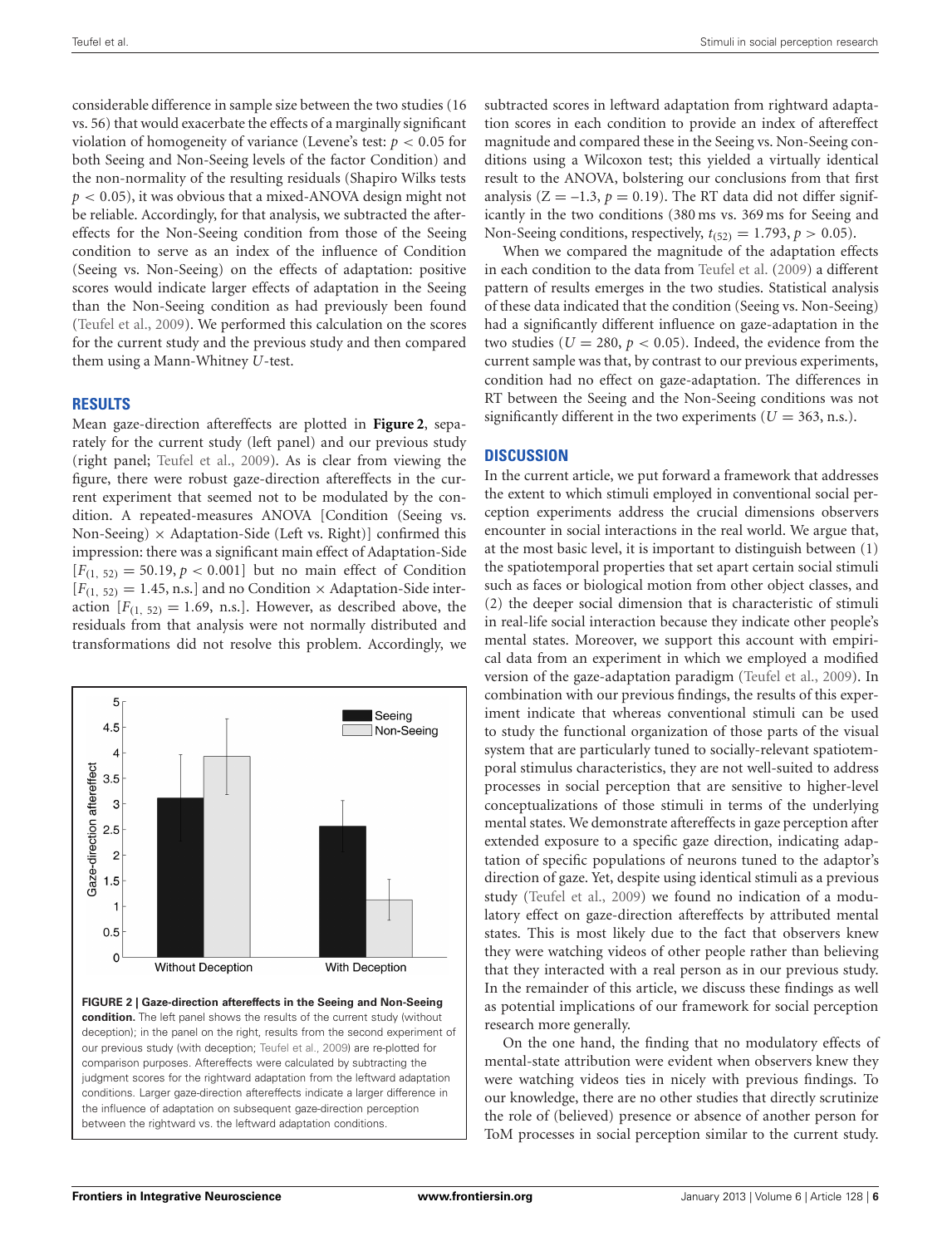However, a couple of other researchers have demonstrated the importance of the believed or actual presence of another person in perceptual processing of faces [\(Pönkänen et al., 2011\)](#page-8-9) or another person's actions [\(Wohlschläger et al., 2003a](#page-8-4)[,b\)](#page-8-5). These studies indicate that different information processing mechanisms are recruited when observers believe the stimulus they see is a real person that is present at the time of viewing compared to when they believe that they are watching a representation of an absent other. The findings of the current study, in combination with our previous results [\(Teufel et al., 2009\)](#page-8-6), might provide an explanation of why online presence has an effect on social perception. In particular, we hypothesize that actual or believed online presence of another person heightens the tendency of observers to attribute mental states to the viewed stimuli. Mentalstate attribution might in turn have top–down effects to prioritise the perceptual processing of specific socially-relevant information [\(Teufel et al., 2010b](#page-8-8)).

Whereas this proposal might gain some plausibility from the current literature, it is important to note that there are studies that have demonstrated differential effects of ToM-like processes on perception and associated sensory-motor responses when static pictures or animations were employed (e.g., [Stanley et al.,](#page-8-13) [2007](#page-8-13); [Liepelt et al.](#page-7-13)[,](#page-7-14) [2008](#page-7-13)[;](#page-7-14) [Nuku and Bekkering, 2008](#page-8-14)[;](#page-7-14) Longo and Bertenthal, [2009;](#page-7-14) [Wiese et al., 2012](#page-8-15)). We use the term "ToM-like" in this context because, as we have argued in the introduction, observers know that pictures, videos, and animations do not have mental states and these stimuli are, at best, ambiguous targets for mental-state attribution. For instance, in a gaze-cueing paradigm, [Wiese et al.](#page-8-15) [\(2012](#page-8-15)) presented pictures of a human or a robot to observers and, by means of instruction, manipulated the extent to which observers believed the pictures represented a human gazing to the left or right, a humanoid-looking puppet, a robot whose gaze-behavior was controlled by a human, or a computercontrolled robot. Gaze-following, the tendency of observers to attend to locations looked at by others, was found to be larger in the human and human-controlled robot conditions than the puppet and the computer-controlled robot conditions, consistent with the idea that observers' high-level conceptualization of the stimuli as intentional agents determined gaze-following behavior independent of visual properties.

This finding is in stark contrast to the results reported in the current study. Whereas we did not find a modulatory influence on gaze perception by ToM in response to videos of real people, [Wiese et al.](#page-8-15) [\(2012\)](#page-8-15) found such effects in response to pictures in gaze-following, a behavioral response closely associated with gaze perception [\(Teufel et al., 2010b](#page-8-8)). A possible explanation for this puzzling pattern of findings is that there is a gradient of the extent to which ToM processes are recruited by different types of stimuli. In other words, observers might attribute similar mental states to pictures of people as to live people, yet these attributions might be inherently volatile and inconsistent across individuals. From this perspective, the use of interactions with live people as stimuli or of elaborate deception procedures to create this impression simply serves to increase the tendency of observers to attribute mental states and to exert some control over this process.

This possibility highlights one of the caveats of the comparison between the current study and our previous study. In both studies, the Seeing and the Non-Seeing conditions differed only in the observers' belief about the stimuli and instructions given prior to the experiment thus provide the main tool of manipulation. The experimenter's ability to communicate adequately and to "convince" observers to adopt the desired conceptualization of the task is therefore a key variable in determining the results. The comparison of the current results with those of our previous study therefore has to be viewed in light of the fact that these studies were conducted by different experimenters. Whereas this is a potential confound of the comparison, it is reassuring in this context that the two experiments reported in our previous study [\(Teufel et al.](#page-8-6), [2009](#page-8-6)) were conducted by different experimenters and resulted in similar findings, and that in the current study, two experimenters each tested half of the observers and found identical results. In any case, given the importance of the instructions and the experimenter in this kind of paradigm, it will be necessary in the future to find a way of objectively quantifying how successfully the instructions lead the observer to adopt the desired conceptualization of the stimuli.

There is an alternative, non-mutually exclusive way to reconcile studies that suggest that the online presence of another person has an important influence on perceptual processing with those studies that suggest that ToM-like processes can be triggered even by pictorial representations. The ability to engage in ToM requires a diverse collection of different socio-cognitive processes [\(Frith and Frith](#page-7-15)[,](#page-7-16) [1999](#page-7-15)[,](#page-7-16) [2003](#page-7-8)[;](#page-7-16) [Adolphs, 2009](#page-7-6)[;](#page-7-16) Apperly and Butterfill, [2009](#page-7-16)) and it is thus possible that viewing a real person or a picture of a real person might tap into different types or aspects of mental-state attribution. A prime candidate for what might render the online presence of another person so important is the potential for direct engagement and interaction. Whereas an observer might attribute mental states to a movie character or even to a static picture of another person, such stimuli do not provide the potential for interaction (see also [Laidlaw et al.,](#page-7-17) [2011](#page-7-17)). This account is in line with a more recent development in social cognitive neuroscience that emphasizes interaction as the crucial and much neglected variable in social information processing [\(Schilbach et al.](#page-8-16)[,](#page-7-19) [2006;](#page-8-16) [De Jaegher et al.](#page-7-18)[,](#page-7-19) [2010](#page-7-18)[;](#page-7-19) Bohl and van den Bos, [2012\)](#page-7-19). It will be important to assess the extent to which mental-state attribution has differential effects on visual processing depending on whether the observer directly engages or has the potential to engage with the stimulus in comparison to when they adopt a detached third-person perspective of the other. At present, we know little about the importance of this factor, but a fully-developed framework of the different levels of social stimuli will have to incorporate this variable in the future; this research topic would surely benefit from a more detailed taxonomy of the different aspects of mental state attribution in question.

Methodologically, this point emphasizes the inherent tension between ecological validity and experimental control in social perception research. Most current research tools of social perception are borrowed from other areas of vision research and psychophysics. For good reasons, many of these designs have withstood the test of time and should be part of the toolkit of every researcher in social perception. However, we argue that social perception is special in that certain stimulus dimensions cannot easily be incorporated in standard paradigms. In other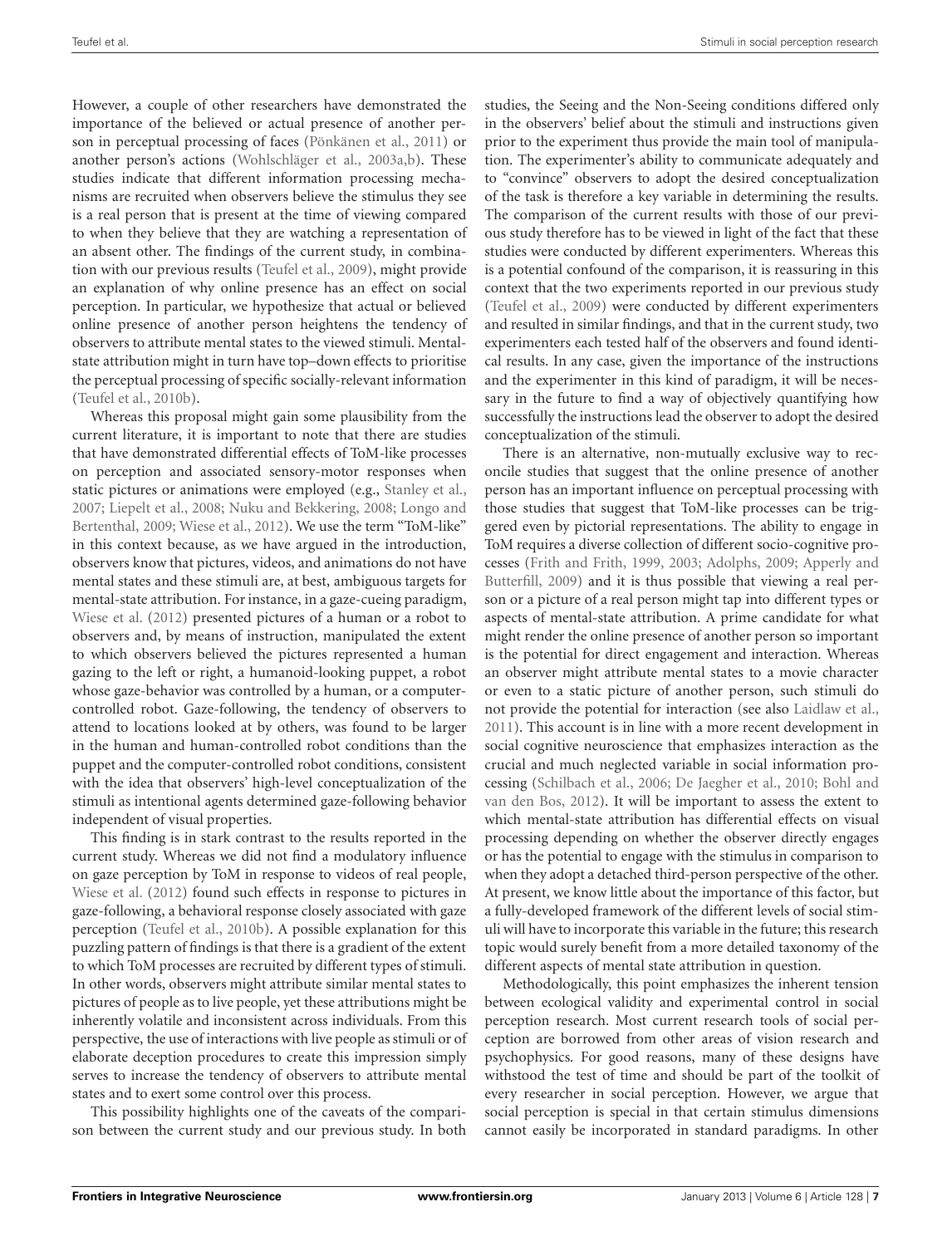words, while standard designs using simple pictures as stimuli might provide accurate internal validity, the extent to which they approximate what the visual system is faced with in a real social interaction might be very limited. In fact, a similar point has recently been brought forward by Kingstone and colleagues regarding the ecological (in) validity of much of vision research more generally [\(Kingstone, 2009](#page-7-20)). We believe that the current challenge in social perception is to develop new paradigms with high ecological validity that do not sacrifice full experimental control.

The previous point is of particular interest when considering implications for clinical studies. Autism Spectrum Conditions (ASC) are a group of neurodevelopmental conditions where difficulties in social interaction and communication are defining characteristics. Despite being well-studied, the literature on social defici[ts in ASC shows many inconsistencies \(e.g.,](#page-8-17) Nation and Penny, [2008](#page-8-17); [Falck-Ytter and Von Hofsten, 2011\)](#page-7-21). For instance, although individuals with ASC display difficulties in using information from another person's eye region to guide their social behavior and show a striking tendency to avoid the eyes in social interactions, this atypical gaze behavior is only inconsistently observed in a laboratory setting when viewing images or videos of faces or social scenes [\(Falck-Ytter and Von Hofsten](#page-7-21), [2011\)](#page-7-21). In fact, individuals with ASC tend to show normal performance on at least some typical social perception tasks involving eye gaze such as discrimination of gaze-direction [\(Baron-Cohen, 1995](#page-7-22)) and reflexive orienting to gaze cues (at least in some studies; see [Nation and Penny](#page-8-17), [2008](#page-8-17) for review).

A hypothesis that could contribute to an explanation of the apparent inconsistencies between laboratory findings and real-world observations might be derived from our proposed framework. The visual system of autistic individuals might show, at least in part, normal mechanisms tuned to the specific

#### **REFERENCES**

- <span id="page-7-0"></span>Adolphs, R. (2002). Recognizing emotion from facial expressions: psychological and neurological mechanisms. *Behav. Cogn. Neurosci. Rev.* 1, 21–62.
- <span id="page-7-6"></span>Adolphs, R. (2009). The social brain: neural basis of social knowledge. *Annu. Rev. Psychol.* 60, 693–716.
- <span id="page-7-4"></span>Adolphs, R. (2010). Conceptual challenges and directions for social neuroscience. *Neuron* 65, 752–767.
- <span id="page-7-7"></span>Apperly, I. A. (2011). *Mindreaders: The Cognitive Basis of "Theory of Mind."* New York, NY: Psychology Press.
- <span id="page-7-16"></span>Apperly, I. A., and Butterfill, S. A. (2009). Do humans have two systems to track beliefs and belief-like states? *Psychol. Rev.* 116, 953–970.
- <span id="page-7-22"></span>Baron-Cohen, S. (1995). *Mindblindness*. Cambridge, MA: The MIT Press.
- <span id="page-7-19"></span>Bohl, V., and van den Bos, W. (2012). Toward an integrative account of social cognition: marrying theory of mind and interactionism to study the interplay of

Type 1 and Type 2 processes. *Front. Hum. Neurosci.* 6:274. doi: 10.3389/fnhum.2012.00274

- <span id="page-7-2"></span>Calder, A. J., Beaver, J. D., Winston, J. S., Dolan, R. J., Jenkins, R., Eger, E., et al. (2007). Separate coding of different gaze directions in the superior temporal sulcus and inferior parietal lobule. *Curr. Biol.* 17, 20–25.
- <span id="page-7-3"></span>Calder, A. J., Jenkins, R., Cassel, A., and Clifford, C. W. G. (2008). Visual representation of eye gaze is coded by a nonopponent multichannel system. *J. Exp. Psychol. Gen.* 137, 244–261.
- <span id="page-7-18"></span>De Jaegher, H., Di Paolo, E., and Gallagher, S. (2010). Can social interaction constitute social cognition? *Trends Cogn. Sci.* 14, 441–447.
- <span id="page-7-21"></span>Falck-Ytter, T., and Von Hofsten, C. (2011). How special is social looking in ASD: a review. *Prog. Brain Res.* 189, 209–222.
- <span id="page-7-5"></span>Fernandez-Duque, D., and Baird, J. A. (2005). "Is there a 'social brain'? Lessons from eye-gaze following, joint attention, and autism," in

spatiotemporal characteristics of socially-relevant stimuli. It is this property that conventional social perception paradigms with pictures, animations, or videos tap into and, given the assumption, it therefore is no surprise that no differences between patients and controls are found. Yet, due to a dysfunction in implicit top–down modulation of perceptual processing by mental-state attribution, autistic individuals might process these signals in a fundamentally different manner with respect to the deeper social dimension, and this might account for many of the difficulties seen in everyday interactions. A fundamental challenge therefore remains the development of new paradigms which more closely resemble real social situations in order to begin to address these issues. In the field of autism research, the case to do so is particularly compelling but progress has been slow in adopting more ecologically valid stimuli. Recent developments offer a tantalizing glimpse of the types of questions that may be asked of clinical disorders such as autism in the future [\(Redcay et al., in press](#page-8-18)).

In conclusion, we propose a framework in social perception research that highlights different ways in which experimental stimuli can match the crucial dimensions of social stimuli as encountered in real social interactions. In particular, we distinguish between the spatiotemporal characteristics of a stimulus and the deeper social dimension the stimulus has in terms of its potential to indicate another person's mental states. This framework has important implications for experimental design and clinically-relevant work. To date, the number of studies speaking to this issue is limited and provides a fascinating but puzzling mosaic.

### **ACKNOWLEDGMENTS**

This work was funded by the Wellcome Trust, the Bernard Wolfe Health Neuroscience Fund, and the Volkswagen Foundation.

*Other Minds: How Humans Bridge the Divide Between Self and Others,* eds B. F. Malle and S. D. Hodges (New York, NY: The Guilford Press), 75–90.

- <span id="page-7-10"></span>Frisby, J. P. (1979). *Seeing: Illusion, Brain and Mind.* Oxford: Oxford University Press.
- <span id="page-7-15"></span>Frith, C. D., and Frith, U. (1999). Interacting minds – a biological basis. *Science* 286, 1692–1695.
- <span id="page-7-8"></span>Frith, U., and Frith, C. D. (2003). Development and neurophysiology of mentalizing. *Philos. Trans. R. Soc. Lond. B Biol. Sci.* 358, 459–473.
- <span id="page-7-11"></span>Heyes, C. M. (1998). Theory of mind in nonhuman primates. *Behav. Brain Sci.* 21, 101–148.
- <span id="page-7-12"></span>Jenkins, J., and Langton, S. R. H. (2003). Configural processing in the perception of eye-gaze direction. *Perception* 32, 1181–1188.
- <span id="page-7-1"></span>Jenkins, R., Beaver, J. D., and Calder, A. J. (2006). I thought you were looking at me: direction-specific aftereffects in gaze perception. *Psychol. Sci.* 17, 506–513.
- <span id="page-7-20"></span>Kingstone, A. (2009). Taking a real look at social attention. *Curr. Opin. Neurobiol.* 19, 52–56.
- <span id="page-7-17"></span>Laidlaw, K. E. W., Foulsham, T., Kuhn, G., and Kingstone, A. (2011). Potential social interactions are important to social attention. *Proc. Natl. Acad. Sci. U.S.A.* 108, 5548–5553.
- <span id="page-7-13"></span>Liepelt, R., Von Cramon, D. Y., and Brass, M. (2008). What is matched in direct matching? Intention attribution modulates motor priming. *J. Exp. Psychol. Hum. Percept. Perform.* 34, 578–591.
- <span id="page-7-14"></span>Longo, M. R., and Bertenthal, B. I. (2009). Attention modulates the specificity of automatic imitation to human actors. *Exp. Brain Res.* 192, 739–744.
- <span id="page-7-9"></span>Moore, J. W., Teufel, C., Subramaniam, N., Davis, G., and Fletcher, P. C. (in press). Attribution of intentional causation influences the perception of observed move-<br>ments: behavioural evidence ments: behavioural and neural correlates. *Front.*